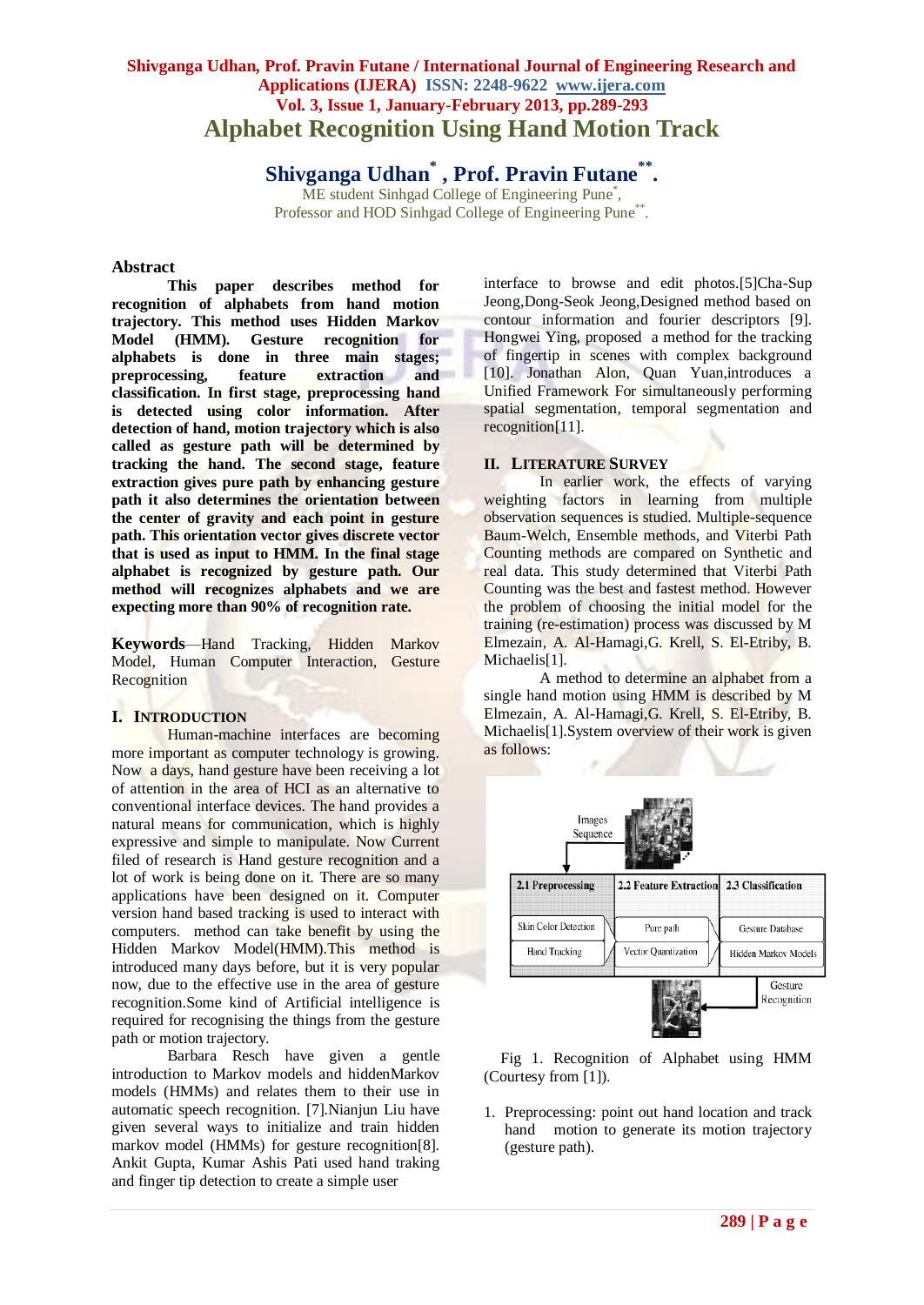- 2. Feature Extraction: enhance the gesture path to give pure path and then quantize the orientation to determine the discrete vector
- 3. Classification: the graphical gesture path is recognized using discrete vector and Left-Right banded model with six states.

#### **A. Preprocessing**

First stage in our method is preprocessing which will be divided into two steps. The first step is skin color detection and second step is hand localization and tracking.

#### **B. Feature extraction**

The feature extraction is a very important part in this method to recognize the alphabet gesture path. There are three basic features as location, orientation and velocity. The previous researches showed that the using of orientation feature is the best in terms of results. So, it is more reliable. A gesture path is spatio-temporal pattern which consists of centroid points (Xhand, Yhand). The gesture path is having some stable (i.e. non movable) points possibly starting and end point of gesture path, so enhance the gesture path to obtain a pure path as follows (Fig2. ):



Fig2. Gesture Path Enhancement (Courtesy from  $[1]$ ).

Firstly, the gesture path is entered to a check start state to see, whether there is no motion if yes, then it takes the next point else the pure path is begin generated. Then the pure path state continuously generates the pure path while the points of gesture path input move. When the point does not move, check end state is called. Finally, the pure path is generated from check end state when input gesture path is ended. Also while there are points in gesture path, this state perform a check to see if the point not moves then delete it and takes the next point, else return to the pure path state.

In contrast to the enhancement gesture path to obtain a pure path, our method is based on the angle(orientation) as a basic feature. Therefore, the orientation is based on (Xc,Yc) where Xc and Yc are the center of gravity of pure path and are determined by Eq. 1 and Eq. 2. Since the location of pure path for the same gesture according to the start point is different, we calculate the orientation between any point in pure path and center of gravity (fig.3).





$$
X_c = \frac{1}{n} \sum_{t=1}^{n} X_t
$$
(1)  

$$
Y_c = \frac{1}{n} \sum_{t=1}^{n} Y_t
$$
(2)  

$$
\theta_t = \arctan\left(\frac{Y_c - y_t}{X_c - x_t}\right)
$$
;  $t = 1, 2, ..., n$ (3)

Where n is the length of pure path. In addition, the orientation  $\theta_t$  determined according to eq. 3 where the orientation is divided by 30 in order to quantize the value of it from 1 to 12. Thereby, the discrete vector is obtained which is used as input to HMM.

#### **C. Classification**

Classification is the last stage in this method. Throughout this step, the pure path of hand graphical is recognized by using Left-Right Banded model with 6 states and building gesture database. According to this stage, Baum-Welch algorithm (BW) is used for training the initialized parameters of HMM to provide the trained parameters. Then the trained parameters and discrete vector are used as input to Viterbi algorithm in order to obtain the best path. By this best path and gesture database, the pure path is recognized. The following subsections describe this stage in detail [1].

1) Hidden Markov Models: Markov model is a mathematical model process where these processes generate a random sequence of outcomes according to certain probabilities. An HMM is a triple  $A = (A, B, \Pi)$  as follows:

• The set of states S {s1, s2, , SN} where N is a number of states.

• An initial probability for each state  $\Pi_i$ , i=l, 2,....N such that  $\Pi_i = P(s_i)$  at the initial step.

• An N-by-N transition matrix  $A = \{a_{ii}\}\$ where  $a_{ii}$  is the probability of a transition from state Si to Sj;  $1 \le i$ ,  $j \le N$  and the sum of the entries in each row of matrix A must be 1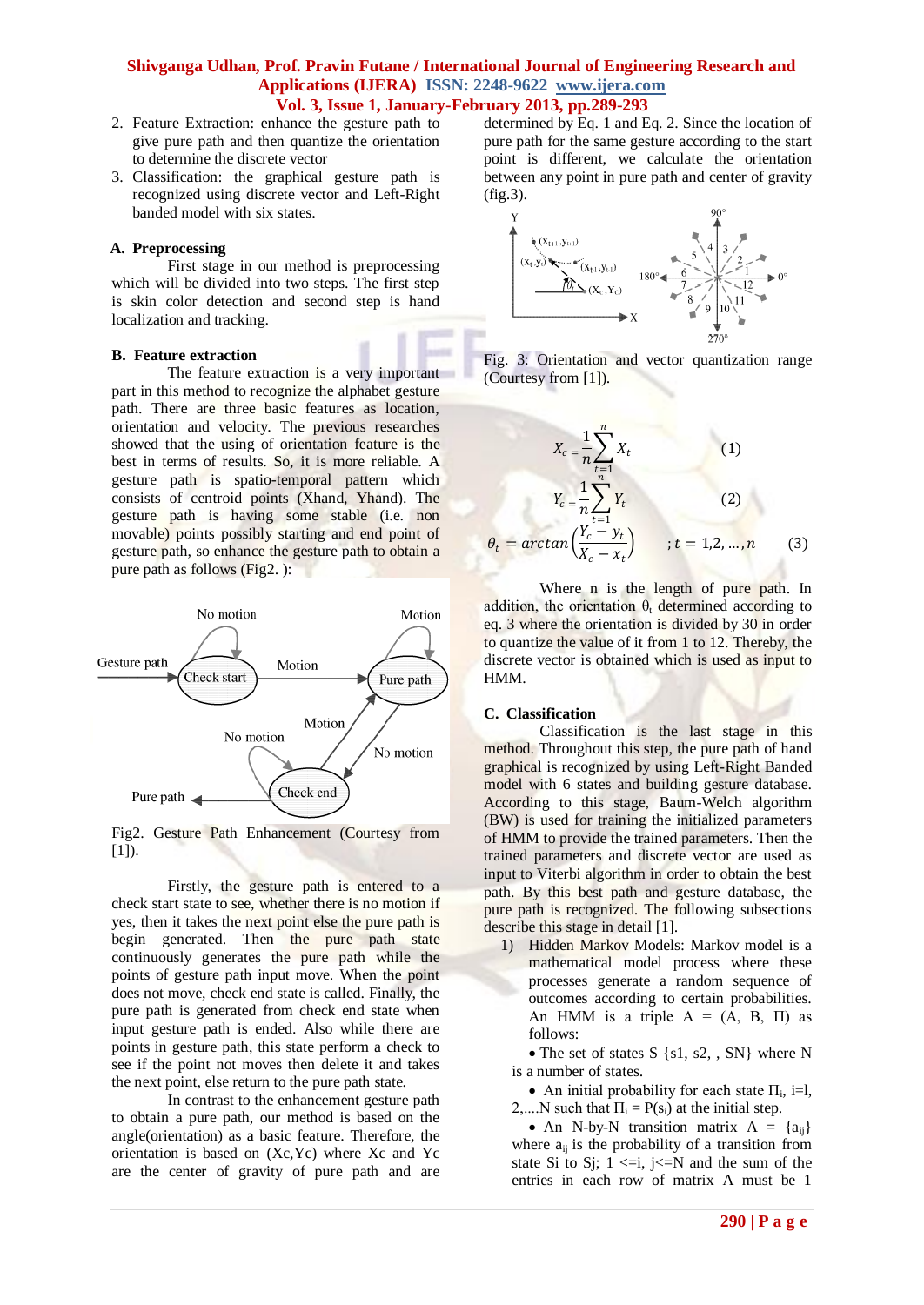because this is the sum of the probabilities of making a transition from a given state to each of the other states.

• The set of possible emission (an observation)  $0 = \{0, 0, 0, \ldots, 0\}$  where T is the length of pure path.

• The set of discrete symbols V {vl, v2, ..., vI} M represents the number of discrete symbols.

• An N-by-M observation matrix  $B = \{b_{im}\}\$ where  $b_{im}$  gives the probability of emitting symbol Vm from state s1 and the sum of entries in each row of matrix B must be 1 because this is the sum of the probabilities of making a transition from a given state to each of the other states.

There are three main problems for HMM: Evaluation, Decoding and Training that can be solved by using Forward- Backward algorithm, Viterbi algorithm and Baum-Welch algorithm respectively[1]. Also, HMM has a three topology: Fully Connected (Ergodic model) where any state in it can be reached from any other state, Left-Right model such that each state can go back to itself or to the following states and Left-Right Banded (LRB) model that also each state can go back to itself or the following state only (Fig 4.).



Fig 4. : Left-Right Banded model with 6 states (Courtesy from [1]).

2) Initializing parameters for LRB model: It will be more convenient to explain, why we use left-Right Banded model with 6 states before describing the initialization of HMM parameters. Since each state in fully connected model has many transitions rather than LRB model, the structure data can be losing easily. Moreover, LRB model is restricted and simple for training data that will be able to match the data to the model. In addition, the discrete vector contains a single sequence of codehook from 1 to 2 in this method. For that reason the LRB model is preferred than left-right model. About the number of steps considers the number of segmented part that is contained in graphical pattern when we represent it. For example, "L"graphical pattern contains two segmented parts, thus we need only 2 state for it, while "G" and "E" patterns need 5 and 6 states respectively. Therefore the no of states is 6 nearly for all alphabets. For this reason we selected the left-right banded model with 6 states. There is is no doubt that, a good parameters initialization for HMM  $(A, B, \Pi)$  gives a better results. The matrix A is determined by Eq. 5 and it depends on the duration time d of states for each alphabet such that d is defined as;

$$
d=\frac{T}{N}
$$

Where T is the length of pure path and N represents the number of states that has a value 6 in this method.

$$
A
$$
\n
$$
= \begin{pmatrix}\na_{ii} & 1 - a_{ii} & 0 & 0 & 0 & 0 \\
0 & a_{ii} & 1 - a_{ii} & 0 & 0 & 0 \\
0 & 0 & a_{ii} & 1 - a_{ii} & 0 & 0 \\
0 & 0 & 0 & a_{ii} & 1 - a_{ii} & 0 \\
0 & 0 & 0 & 0 & a_{ii} & 1 - a_{ii}\n\end{pmatrix}
$$

Such that;

$$
a_{ii} = 1 - \frac{1}{d}
$$

The second important parameter is a matrix B that is determined by Eq. 7. Since HMM states are discrete, all elements of matrix B can be initialized with the same value for all different states.

$$
B = \{b_{im}\}; \qquad b_{im} = \frac{1}{M} \tag{7}
$$

Where i, m run over the number of states and the number of discrete symbols respectively. The third parameter in the HMM is the initial vector Π which takes value;

$$
\pi = (1 \ 0 \ 0 \ 0 \ 0 \ 0)^T
$$

That is because we use 6 states as the maximum numbers of the segmented graphical alphabet and in order to guarantee that it begin from the first state as shown in Fig. 6.

### 3) **Baum-Welch and Viterbi Algorithm.**

After the HMM parameters are initialized, M Elmezain, A. Al-Hamagi,G. Krell, S. El-Etriby, B. Michaelis[1], used Baum-Welch algorithm to perform the training for initialized parameters where the inputs of this algorithm are discrete vector i.e. obtained from feature extraction stage and initialize parameter. This algorithm give us a new parameter estimation of vector  $\Pi$ , matrix A and matrix B. In the next step the viterbi algorithm takes the discrete vector, new matrix A and new matrix B as its input and gives us the best path. For doing that the initial state determined by product initial vector Π with associated observation probability bit. After this the best result route of the next step  $(t+1)$  is determined by taking the minimum probability that is derived from the product of previous state observation probability with its transition. Finally, by backtracking through the trellis, the best path is obtained by selecting the maximum probability state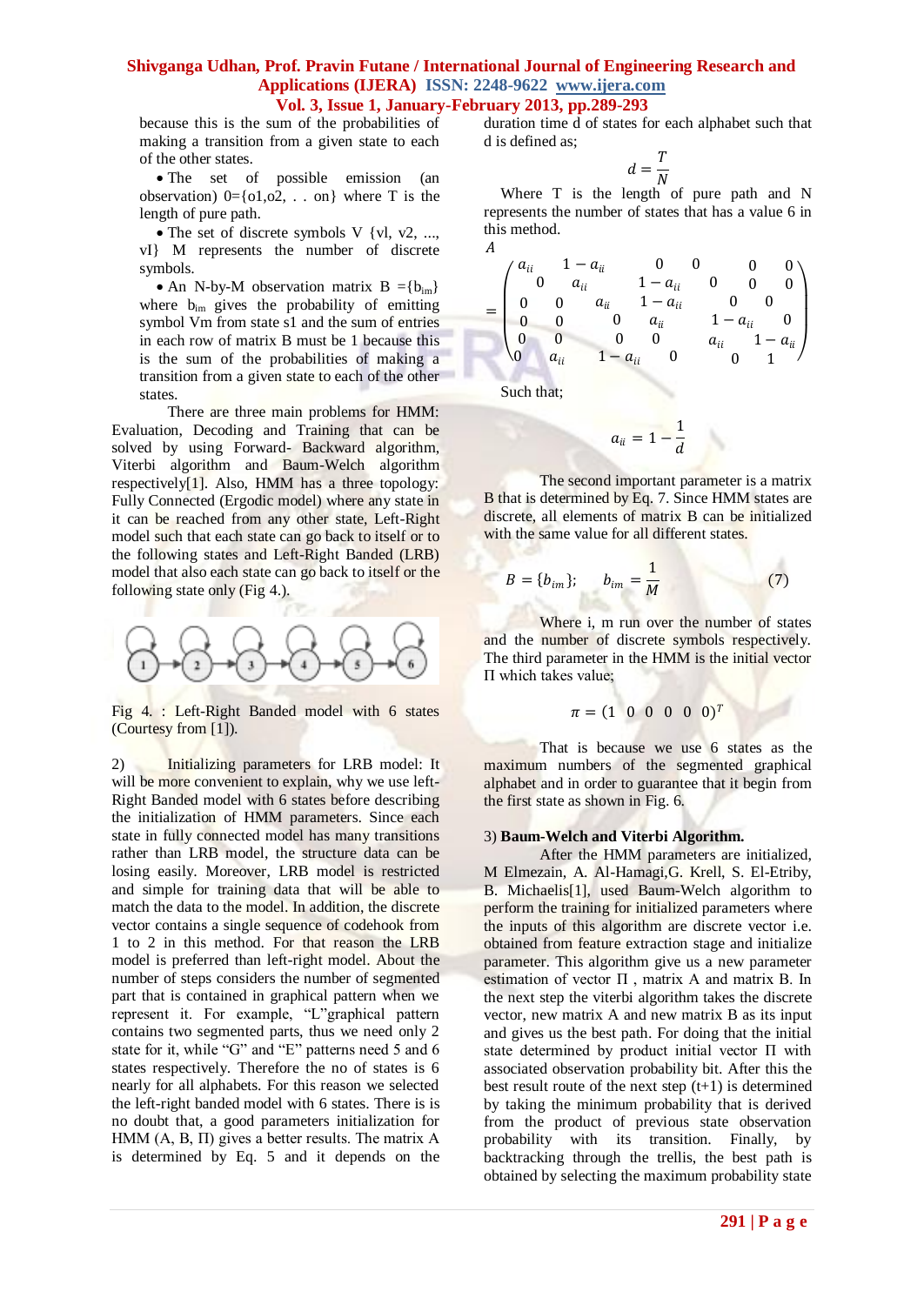at time T as shown in fig 7. After the best path is determined, we call the database gesture for this path to recognize it from A to Z by using higher priority for comparing and choosing. The following steps demonstrate how Viterbi algorithm works:

- 1) Initialization: For  $1 \le i \le N$ , a)  $\delta_1(i) = \pi_i \cdot b_i(0_1)$ ,
	- b)  $\phi_i(i) = 0$ ,
- 2) Recursion: For  $2 \le t \le T$ ,  $1 \le j \le N$ , a)  $\delta_t(j) = \max_i [\delta_{t-1}(i) \cdot u_{ij}] \cdot b_j(v_t)$ b)  $\varphi_t(j) = arg \max_i \bigl[ \delta_{t-1}(i) . a_{ij} \bigr]$
- 3) Termination: a)  $P^* = \max_i [\delta_T(i)]$ b)  $q_T^* = arg max_i[\delta_T(i)]$
- 4) Reconstruction: For t=T-1, T-2, …, 1.  $q_T^* = \emptyset_{t+1}(q_{t+1}^*)$

### **III. SUGGESTED METHOD**

Alphabets recognition process mainly consists of three stages as given in fig. 5 below:



Fig. 5: System Overview.

The proposed system is self contained product this is basically a means of communication between physically disable people with computer or it can be replacement for input devices of computer systems. Main goal of this system is to accept the video of hand motion and to display appropriate alphabet identified from hand motion trajectory. In this method the gesture path is generated from hand motion trajectory by using HMM. This gesture path will recognise respective alphabets.

In our method we are hiding head of user form camera to reduce the complexity of the Segmentation and Localization module. Then we find the centroid if actual skin part (i.e. users hand) for each frame of input video. Then these centroids are joined to get gesture path (i.e. motion trajectory). After that we use Left-Right Banded model on gesture path to get pure path and thus build the gesture database.

IV. RESULTS AND DISCUSSIONS

These are some results which we got till now are shown in fig.6 below. Here are first and last frames i.e. starting and end points of gesture path for alphabet ‗A', and centroids of hand in respective frames.



Fig. 6: Start and end point for 'A' and their centroids.

Possible gesture paths (Motion trajectory) for all 26 alphabets are as shown in fig.7 below. That means we are not considering the letter as it is but we can skip some part without any problem to reduce complexity of overlapping of gesture path. For example we can skip middle horizontal line from 'A' as shown in figure.



Fig. 7: Letter Gesture for A,B,C,D,E,F,T,U,V,X,Y,Z.

# **V. SUMMERY AND CONCLUSION**

This paper presents a method for visionbased recognition of alphabets from A to Z by using Hand Motion Trajectory. It uses HMM for recognizing Alphabet. This method mainly consists of 3 main stages. The first stage is the preprocessing where hand is localized and tracked to produce gesture path. In the second stage i.e. feature Extraction, where the quantization and orientation is used to get the discrete vector. The final stage is